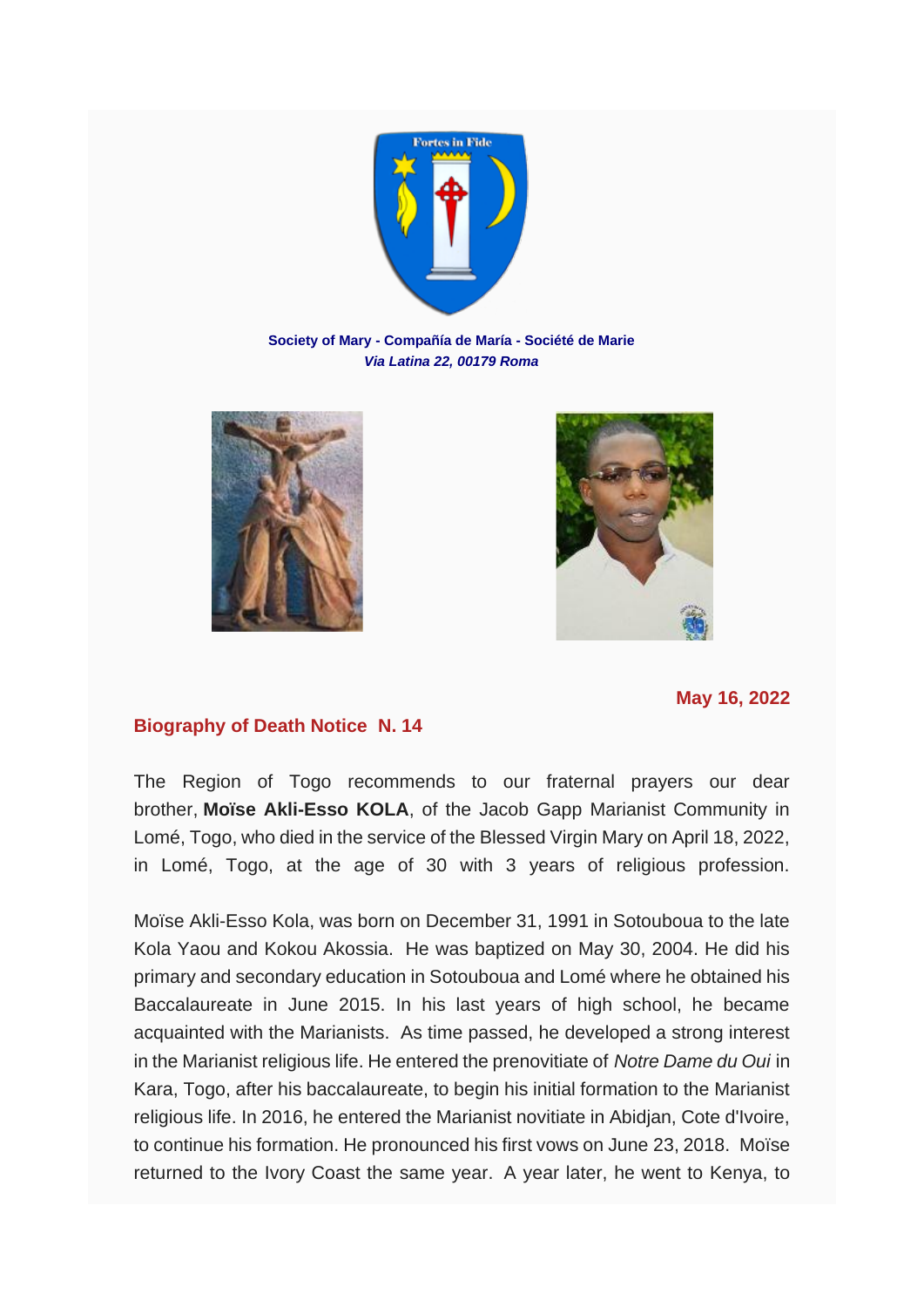deepen his religious formation as a scholastic. He returned to Lomé in 2020 as a member of the Marianist Jakob Gapp Community. Moïse began his university studies in the Geography Department at the University of Lomé, Togo.

Moïse was a very enthusiastic man in his religious commitment and in living the daily life of the community, in the service of the Blessed Virgin and of his brothers. He was gratified by his journey as a religious and did not hesitate to proclaim his pride in being a Marianist. This was evident in one of his letters requesting the renewal of vows: "*Given my journey in religious life, I can say out loud that it is a grace that God has given to his Church and I am proud to be a Marianist*." He was the kind of brother who was very spontaneous and generous with his time, a *jack-of-all-trades* as they say, especially when it came to performing manual and craft tasks. He had a great sense of service and awareness of being useful to his community and congregation. This is evident in his last letter of request for renewal of vows. In this letter, he understands clearly the difficulties of his academic studies. He writes: "*All this sometimes gives me stress*. *If the results are good, I will continue, but if not, I am available to change studies to be useful to the Region*," (correspondence dated April 5)

His extrovert personality caused him to say aloud what others were only thinking, according to the testimony of one of his fellow scholastics, and this caused him some difficulties. However, at the same time, it made him an easy brother to associate with in community. Here is what this brother says in detail: "*I lived almost a year with Bro. Moïse at the Nairobi Scholasticate from 2019 to 2020*. *These moments of spiritual and fraternal communion have left us a good number of positive memories of Moïse. With a heart full of goodness, Moïse was a man who loved the sacred*. *His sense of preparing well for the services led the brothers to ask him more than once to lead the celebration of the Word of God when our priest was away. He did it with joy, enthusiasm and seriousness. Moïse was always passionate about the singing of the Hymn of Zechariah; which earned him the name "Beni Soit" (Blessed are you) by the brothers of the community. Moïse was a charitable brother, smiling and ready to help without any reward*. *It was easy to associate with him. He loved technical work; I would say he was passionate about being a working brother. Moïse was good with his hands if he felt encouraged to do a particular task. He participated in the making of a large cross that we use during Holy Week and Easter. Now God has decided to call him to Himself during the Easter Octave, is this a prophecy, a message...?! .... I have always known him as a smiling, open-minded brother. The moments*